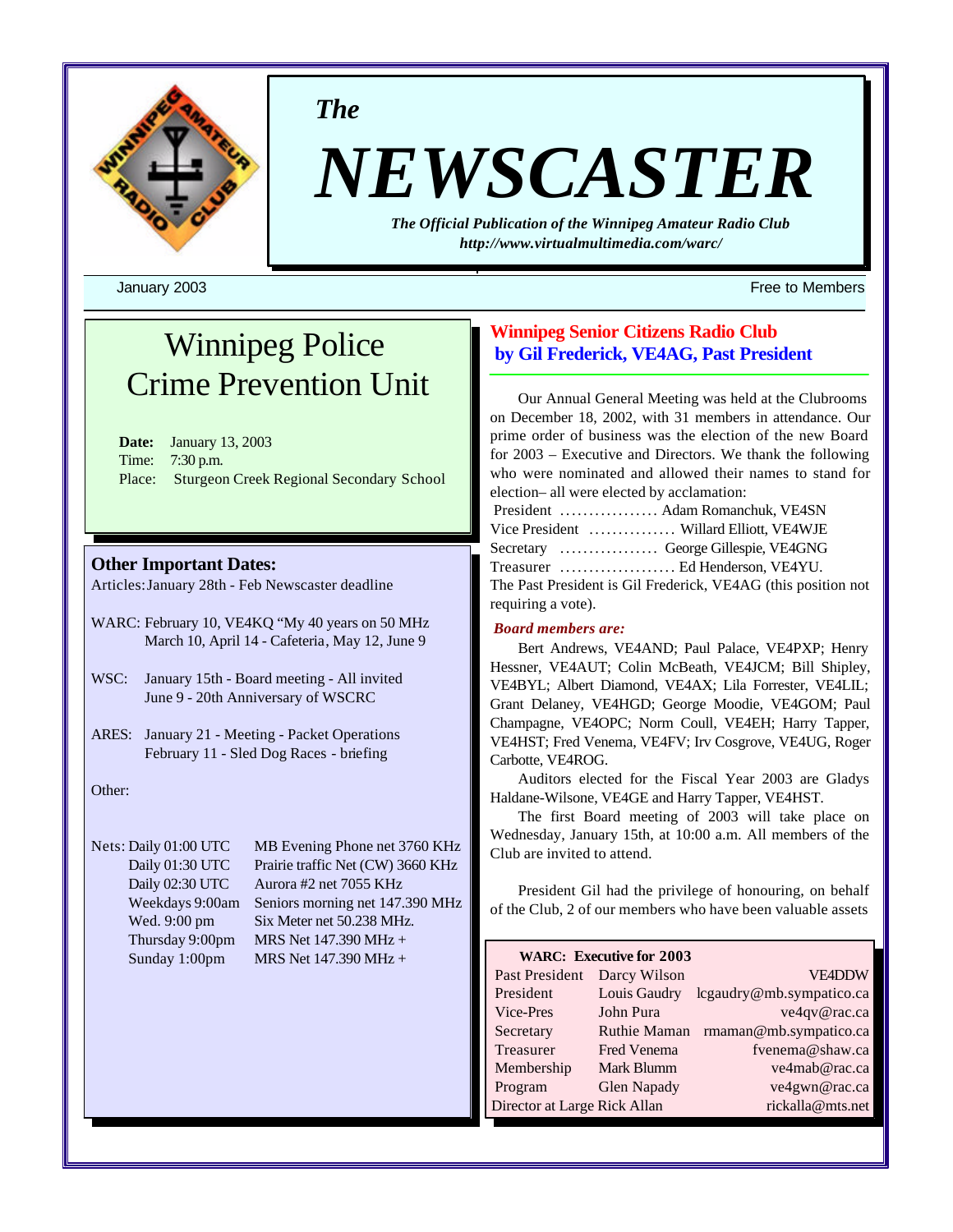of the Club over many years – Harsha Godavari, VE4SAI and Tom McRae, VE4TSM. Both received framed Roll of Honour certificates. Duplicates of these will be hung with the others in the Boardroom at the Club.

Willard, VE4WJE, gave a report of the Ham courses run by the Club during the past year. The CW course held in January saw 5 passing; the Basic course starting in September and ending early December had 14 registered, 13 completing the course, and all 13 passing, with an overall average of 80%. Our big thanks goes to Sandy, VE4SZ for his efforts in preparing the best training course given by clubs, anywhere!

Fred, VE4FV, has the club's ATV station up and running very well – demonstrations will be given at times arranged with Fred if members want to see it in action. A recent event saw a contact with John, VE4CCW, in excellent colour and detail. Very impressive, Fred.

We have had a few of our members become Silent Keys over the past year: Keith McConnell, VE4BC, on February 21; Joe Butchard, VE4NY, on February 23; Eugene (Chick) Chackowsky, VE4AFD, on November 26; and Gar Evans, VE4ANT, in the month of November.

At the December meeting, we welcomed 2 new members; Robert Carstens, VE4NK and Roger Carbotte, VE4ROG, bringing our total membership to 189.

In mid-November, the Club had an Open House, ably coordinated by Ed, VE4YU. The premises were re-arranged to show the Antique items in a well-ordered display, with labels



attached; and seasonal decorations gave the rooms a festive appearance. Cookies and refreshments were available, and we had over a dozen members attending to make sure all facets of the operations of the club were covered for presentation to our visitors. While the number of visitors was low, it was a good chance for the Club to gain PR – especially in the articles appearing in all the Winnipeg community newspapers; and the members had a good sociable time together.

Social activities play a big part in the events of the Club – and December saw 2; the monthly breakfast, and the annual Christmas Dinner/Party. Our breakfast convener, George, VE4GNG (his last before 'retiring') tells us that the average attendance was 31 for 2002. Thanks for the many years of service in this regard, George, and for those special 'prizes' that you made up for the winners of the breakfast draws.

The Christmas dinner was what everyone expected – salad, a full plate of turkey with all the trimmings, hot food hot and cold food chilled, great apple pie and ice cream for dessert – and a very tasty fruit punch. Each table had a small plastic-canvas box with mint treat, crafted by Gladys, VE4GE. Our kudos to Ed, VE4YU and the fine job he did with the 'Intermods' musical program. It was a pleasure to join the group, with Paul, VE4PXP on the guitar, and me (Gil, VE4AG) on the synthesizer keyboard. The recitations by Adam, VE4SN and Ruth, VE4XYL were enjoyed by the listeners, as was the singing by the Intermods. The applause was 'music' in return. We had excellent door prizes, such as 2 Alto's dinner buffets, a one-night's stay for 2 in a deluxe double room at the CanAd Inn where we hold breakfasts, many items (lamps, framed pictures, a book) donated by George, VE4GNG, a 3-pce canister set donated by Gil, VE4AG and xyl Beryl, 2 gift baskets by Gladys, VE4GE, . And beautiful craft items - dolls, a candy-filled house, and sweater made by Gladys, VE4GE for the raffle; another for the raffle came from Dick Higgins, VE4RHG, and there was a scarf donated by Audrey Keber, xyl-VE4ALF. Our ticket sales were only 83, down from last year – but many could not attend because of illness or other commitments. We had the honour of the presence of our St. Vital Councillor, in the person of Gordon Steeves. Gord is a great supporter of the Club with the city echelon, and with a yearly per capita grant. Expressions of having it again at the Assiniboia Christian Centre, with the same caterer (Roman's Catering) were made by many, and arrangements are now being put in place.

And, in closing, we wish all our readers a HAPPY NEW YEAR!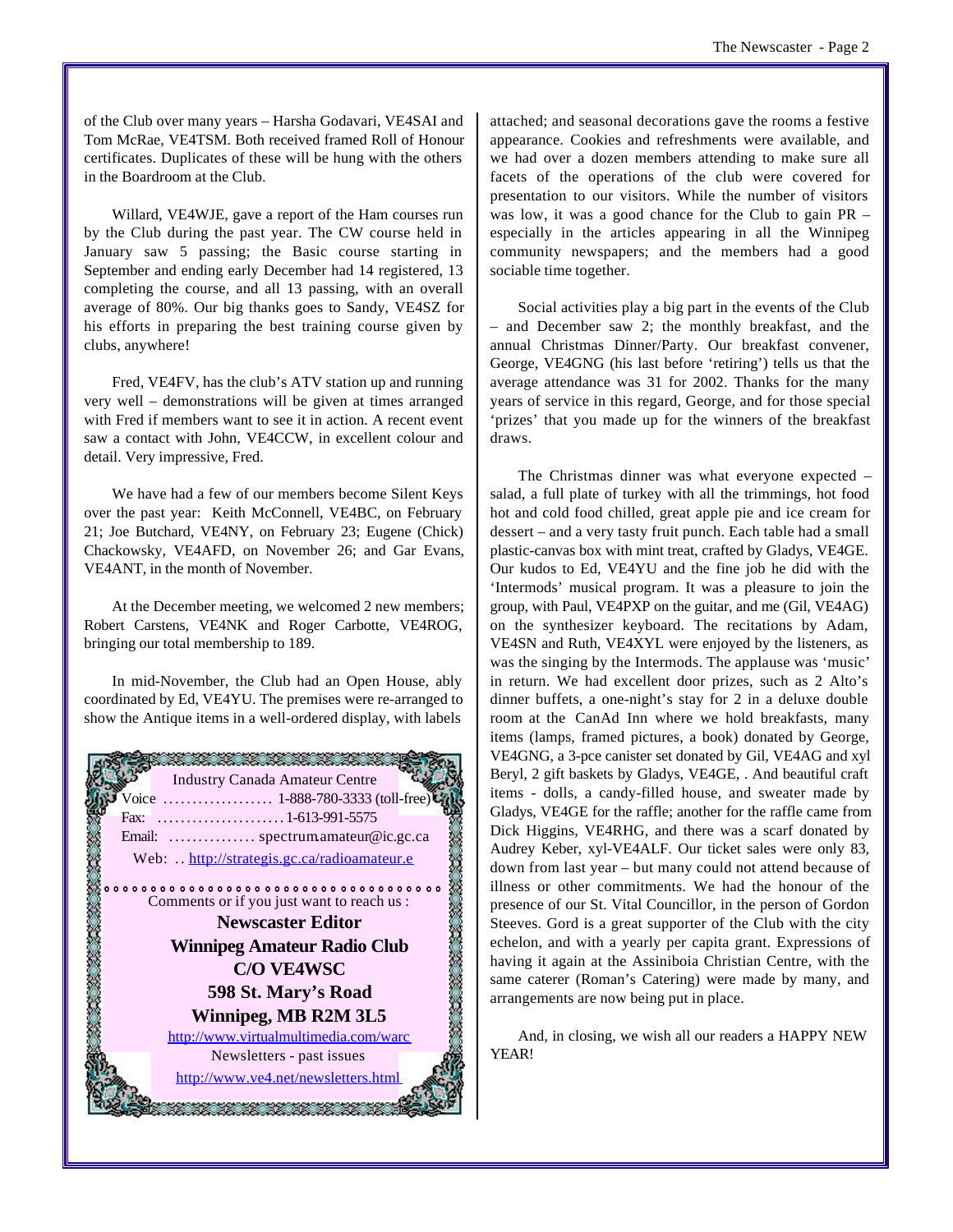## **From the Planning Chair: Glen, VE4GWN**



I trust all have had a great Christmas and A Wonderful New Year (it still isn't Christmas as I write this)

I would like to thank the following for putting together that great Christmas Party we had:

- $\chi$  Ruth, VE4XYL; Sue, VE4SYM for there work preparing and serving the food and those who helped carry things in and out for them (that includes you Tom, VE4SE)
- Paul, VE4PXP for the main entertainment
- $\times$  Eric, VE4EWN for the reading that he had done
- ~ . . Tedd, VE4VID and his wife Sheila for judging the HT decorating contest (with no notice)
- ~ Tim, VE4TJR for being the photographer
- $\mathcal N$  Fred, VE4TRO for getting Santa to come
- Louis, VE4PLJ for providing the background music
- $\mathcal N$  everyone who entered the HT decorating contest
- and of course everybody that showed up. Without members we would have no club.

Congratulations to the winners of the HT decorating contest they were: 1st place Louis, VE4PLJ and 2nd Betty, VE4BTY. Tedd and Sheila both said that it was a very close contest all around.

I still haven't received an offer from the floor for somebody to organize the visit to the PPCLI Cadets. I guess I'll just take this task on.I would like more volunteers to help



with this event. I hope to have an HF station, APRS station, maybe someone to demonstrate IRLP, and of course a CW display/demonstration. I hope to have a date for this by the January meeting.

Field Day is coming soon! I have one person who said he may help put it together *BUT* he would like two or three helpers to come forward **no later then** April.

## *Up coming meetings are like this*

(subject to change with little notice!)

- P January, Winnipeg Police Crime Prevention on Personal Safety
- P February, Bruce VE4KQ "My Forty Years of 50 MHz"
- $\approx$  March, we will be going on a Field Trip to Manitoba Electrical Museum
- P April, Home Brew Night
- $\approx$  May, Adam VE4SN will be giving a presentation on propagation
- $\approx$  June, elections, field day discussions and coffee (I had many requests for this)

## **Local HAM receives National Award**

Canadian amateur honored with automotive journalism award: ARRL member Kelly Taylor, VE4XT, was named Canada's top automotive writer in October. He's received the 2002 Automobile Journalists Association of Canada Journalist of the Year award, presented by Jaguar Canada. "This award is given each year to the journalist who displays the best automotive writing in Canada," says the rightfully proud Taylor. "It is the top recognition that a Canadian automotive journalist can receive and is judged by some of the top journalism educators in the country." Taylor is employed as the automotive editor at the Winnipeg Free Press in Manitoba. - ARRL

## **WSCRC to give a MORSE CODE COURSE**

The Winnipeg Senior Citizens Radio Club is once again offering a 5 w.p.m. Morse Code Course to anyone who wishes to learn this fascinating language. So far, 13 have signed up. If you hope to get your Ham Ticket – why wait for the Basic course to start – get the CW part first!

Classes begin on **Tuesday, 7 January 2003**, and will be held on Tuesdays and Thursdays each week, running from 7:00 p.m. to 8:30 p.m. There is a fee of \$10.00, payable at first session.

Instructors are: Bruce Massey, VE4GR, Adam Romanchuk, VE4SN and Ed Henderson, VE4YU.

To sign up, contact Sandy Sandwith, VE4SZ, at 633-2877 or e-mail ve4sz@rac.ca; or phone the Club at 233-3122.

## **Help promote HAM Radio**

An invitation to WARC has been received from the 2nd PPCLI cadets for a presentation on Amateur Radio. Glen needs member volunteers to help him organize as well as do presentations.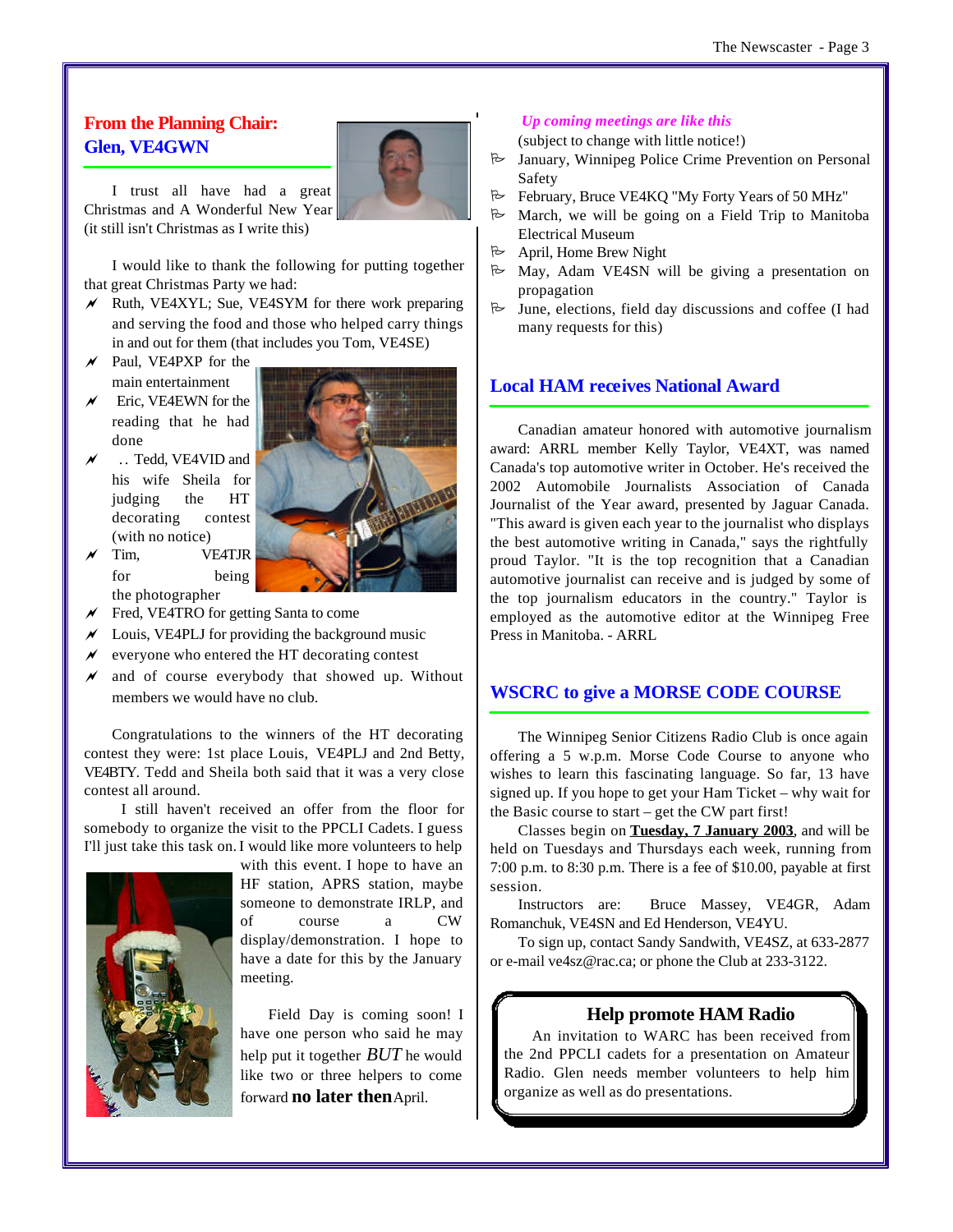## **Contest Calendar**

#### *January*

| <b>AGB NYSB Contest</b>                  |            | 0000Z       | Jan 1            |
|------------------------------------------|------------|-------------|------------------|
| <b>SARTG New Year RTTY Contest</b>       |            | 0800Z       | Jan 1            |
| <b>AGCW Happy New Year Contest</b>       |            | 0900Z       | Jan 1            |
| <b>AGCW QRP Winter Contest</b>           |            | 1500Z       | Jan 4            |
| <b>ARRL RTTY Roundup</b>                 |            | 1800Z       | Jan 4            |
| Hunting Lions in the Air                 |            | 0000Z       | Jan 11           |
| <b>Midwinter Contest</b>                 | CW         | 1400Z       | Jan 11           |
| North American QSO Party                 | <b>CW</b>  | 1800Z       | Jan 11           |
| <b>NRAU-Baltic Contest</b>               | <b>CW</b>  | 0530Z       | Jan 12           |
| <b>NRAU-Baltic Contest</b>               | <b>SSB</b> | 0800Z       | Jan 12           |
| <b>Midwinter Contest</b>                 |            | Phone 0800Z | Jan 12           |
| <b>DARC 10-Meter Contest</b>             |            | 0900Z       | Jan 12           |
| LZ Open Contest                          | CW         | 1200Z       | Jan 18           |
| MI QRP January                           | <b>CW</b>  | 1200Z       | Jan 18           |
| North American QSO Party                 | <b>SSB</b> | 1800Z       | Jan 18           |
| <b>ARRL January VHF Sweepstakes</b>      |            | 1900Z       | Jan 18           |
| Hungarian CW                             |            | 0000Z       | Jan 19           |
| CQ 160-Meter Contest                     | CW         | 2200Z       | Jan 24           |
| <b>REF Contest</b>                       | CW         | 0600Z       | Jan 25           |
| <b>BARTG RTTY Sprint</b>                 |            | 1200Z       | <b>Jan 25</b>    |
| <b>UBA DX Contest</b>                    | <b>SSB</b> | 1300Z       | Jan 25           |
|                                          |            |             |                  |
| <b>February</b>                          |            |             |                  |
| 10-10 Inter. Winter Contest              | SSB        | 0001Z       | Feb 1            |
| Minnesota QSO Party                      |            | 1400Z       | Feb 1            |
| FYBO Winter QRP Field Day                |            | 1400Z       | Feb 1            |
| Delaware QSO Party                       |            | 1700Z       | Feb 1            |
| <b>Mexico RTTY International Contest</b> |            | 1800Z       | Feb 1            |
| North American Sprint                    |            | Phone 0000Z | Feb <sub>2</sub> |
| <b>Six Club 2nd Winter Contest</b>       |            | 2300Z       | Feb <sub>7</sub> |
| CQ/RJ WW RTTY WPX Contest                |            | 0000Z       | Feb 8            |
| Asia-Pacific Sprint                      | <b>CW</b>  | 1100Z       | Feb 8            |
| <b>Dutch PACC Contest</b>                |            | 1200Z       | Feb 8            |
| <b>YL-OM Contest</b>                     | CW         | 1400Z       | Feb 8            |
| <b>FISTS Winter Sprint</b>               |            | 1700Z       | Feb 8            |
| <b>OMISS QSO Party</b>                   |            | 1700Z       | Feb 8            |
| <b>RSGB 1.8 MHz Contest</b>              | CW         | 2100Z       | Feb 8            |
| North American Sprint                    | <b>CW</b>  | 0000Z       | Feb 9            |
| <b>QRP ARCI Winter Fireside</b>          | SSB        | $2000Z$     | Feb 9            |
| <b>ARRL School Club Roundup</b>          |            | 1300Z       | Feb 10           |
| <b>ARRL Inter. DX Contest</b>            | CW         | 0000Z       | Feb 15           |
| <b>YL-OM Contest</b>                     | SSB        | 1400Z       | Feb 15           |
| CQ 160-Meter Contest                     | <b>SSB</b> | 2200Z       | Feb 21           |
| <b>REF Contest</b>                       | SSB        | 0600Z       | Feb 22           |
| <b>UBA DX Contest</b>                    | CW         | 1300Z       | Feb 22           |
| North American QSO Party                 | RTTY       | 1800Z       | Feb 22           |
| <b>Russian PSK WW Contest</b>            |            | 0000Z       | Feb 23           |
| High Speed Club CW Contest               |            | 0900Z       | Feb 23           |
| North Carolina QSO Party                 |            | 1700Z       | Feb 23           |
| <b>CQC Winter QSO Party</b>              |            | 2200Z       | Feb 23           |
|                                          |            |             |                  |

## **Minutes for W.A.R.C. December 9th, 2002 Submitted by Ruthie, VE4CRS**

The party was called to order by President Louis VE4PLJ at 1930 hours. Introductions followed, all in a great party mood! 65 members and guests participated. A good time was had by all.

Motion to accept November minutes as printed in November Newscaster by Tedd VE4VID. Seconded by Gord VE4GF. Carried.

Glen VE4GWN presented program plans. Cadets: - Mid to end of January presentation on Amateur Radio. Glen explained program and goals, and asked for volunteers: coordinator and presenters.

January meeting: - Winnipeg Police on personal safety; February meeting: - VE4KQ "My 40 years on 50 Mhz".

… and now the party begins!

- TEric VE4EWN read "Night Before Xmas" amateur radio version from RAC magazine.
- **\*Paul VE4PXP** entertained us with his renditions of songs galore! Bravo Paul!
- \Tedd VE4VID and his wife Sheila were appointed judges of the "HT" contest.
- **#There were eleven cleverly decorated entries, including a** half-eaten donut HT by VE4JNF.
- **\*Ruth VE4XYL** and Sue VE4SYM coordinated the scrumptious food. All was eaten and thoroughly enjoyed by all. WARC Exec. helped serve. Thank you ladies for the wonderful fare.
- TFred VE4TRO was our jolly young Santa, ho-ho-ho, and presented members with gifts!

HT contest participants were the following VE4's: - PLJ, GWN, EIH, JNF, YYL, EWN, HK, QV, SE, BTY, and OL.

And the winners were: - first place – Louis VE4PLJ; second place – Betty VE4BTY. Thank you all for your wonderful creative endeavors!

13 gifts or prizes were drawn. The following VE4's were the lucky recipients: - OL, JS, HK, SE, AKB, GF, MAB, UB, MMG, CS, WJE, XYL, and KOR.

….and we talked and shmoozed, and ate and drank, and we all wished each other Best Wishes for the Holiday Season.

….and from this writer, and on behalf of your WARC executive, Happy Holidays, Merry Xmas and Happy New Year. May you enjoy good health, happiness and success this coming New Year. May WARC recruit new enthusiastic members and may our seasoned members volunteer for our many projects. Most important, may there be peace in the world for all God's children.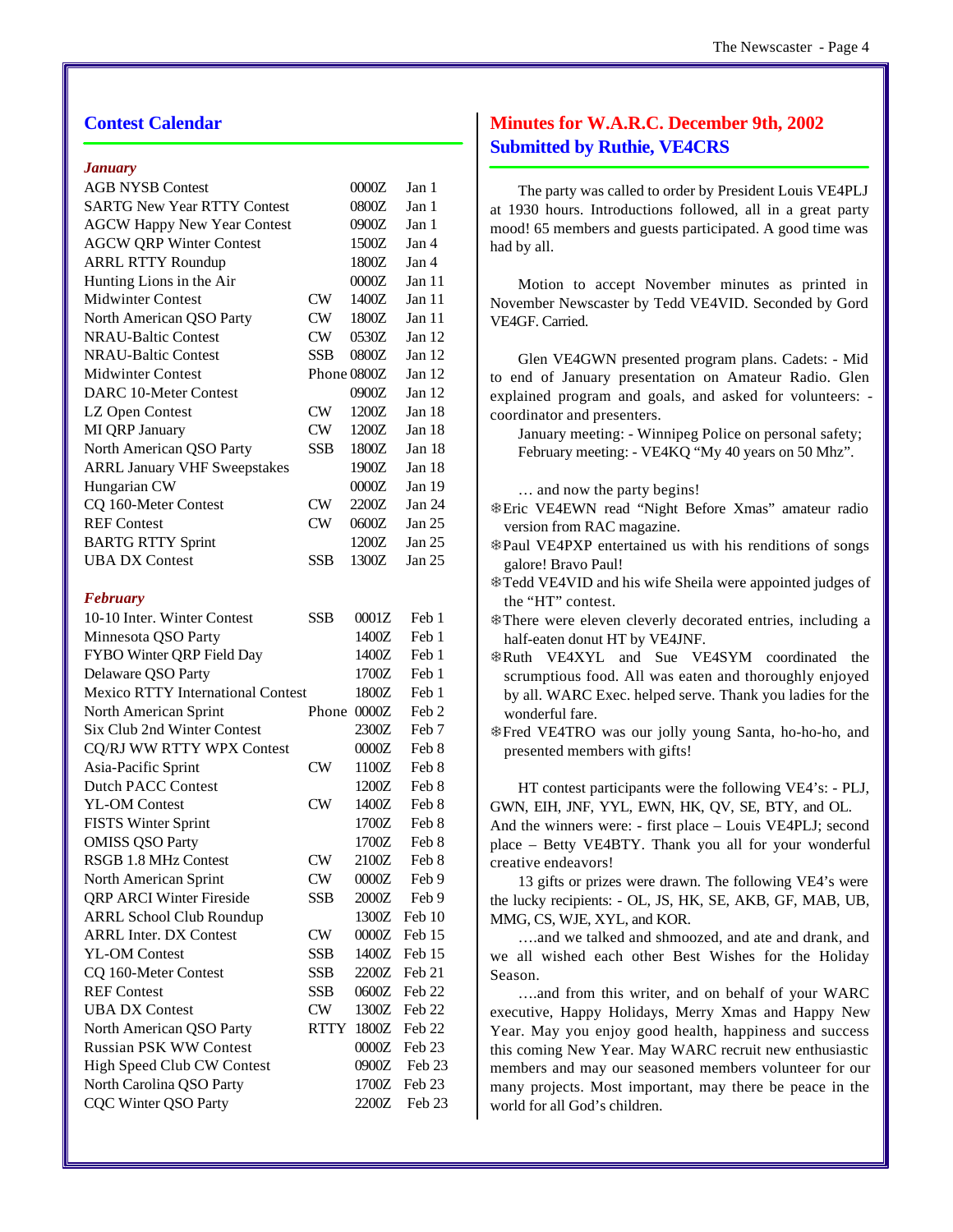## **WPGARES Jeff Dovyak VE4MBQ**

Thanks to Don VE4DWG and Tim VE4TJR our website under the new domain is active. The URL is: <http://www.winnipegares.ca>

Nine WPGARES members operated VE4WWO in the Prairie Storm Prediction Centre (PSPC) SAT 07DEC during



the ARRL-NWS SKYWARN Recognition Day. We were on the air for nine hours, made 41 IRLP contacts and 21 HF contacts, appeared to

be the only Canadian Weather Station that was participating. Participants were VE4s: HK, KU, WF, AJR, MMG, TJR, SE, GWN, MBQ.

Special thanks to UMARS for use of their IRLP node, Dave VE4KU for fixing the HF antenna by flashlight, and Glen VE4GWN for being the QSL Manager.

Our December General Meeting featured Jay Anderson, Warning Preparedness Meteorologist from PSPC. Jay spoke about the 2002 Summer Severe Wx Season. Jay mentioned that PSPC needs more snowfall accumulation or snow-depth measurements OUTSIDE Winnipeg. Passed info thru MMWx Net and MEPN via Gord VE4GLS. Likely that there will be more of a CANWARN Winter Program now. CANWARN Spotter Training tentatively booked in Winnipeg, the second Saturday of May - if interested register with your local ARES EC. Welcome to our newest member Kent Haase VE4KEH.Our next General Meeting is



**386 Belvidere Street 885-9278 www.escape.ca/~ve4jnf ve4jnf@escape.ca** TUE 21JAN 1900h Sir Wm Stephenson Library 765 Keewatin Street. Scheduled topic is Packet Operations at Head of the Red Regatta.

Volunteer operators are required for Festival du Voyager Sled Dog Races 15,16FEB. Volunteer briefing is TUE 11FEB 1900h, location TBA. MBQ will advise you where the briefing location is. To sign up please contact MBQ asap.

Planning meetings are getting underway for 2002 Manitoba Marathon which will be held SUN 15JUN. Last year's volunteers ought to be getting an e-mail in late January or early February. Anticipate an article in FEB WARC Newscaster from our volunteer coordinator Robert VE4RST.

## **Welcome New Graduates By L.T.Sandwith, VE4SZ**

### *Basic Class Graduates – 2 Dec 2002*

| Name  Preferred callsigns     |
|-------------------------------|
| Henry Delorme  VE4HXD         |
| Jody Maple  VE4PYT            |
| Roger Carbotte  VE4ROG        |
| Bruce Folkett  VE4BMF         |
| Stephen Penteley-Toth  VE4PTS |
| Natalie Hasell  VE4NAT        |
| David Carlsen  VE4WXG         |
| Ron Unruh  VEADSC             |
| Wayne Mooney  VE4RWM          |
| Warren Weldon  VE4WRN         |
| Darwin Duckworth  VE4DKY      |

Special Note: Roger Carbotte passed his Morse code also and is being filed with this report.

Earlier Graduates of Basic Course:

Ray Bond .......................... VE4BND

## **Mike Sanders, VE4MS - SK**

RCMP Staff Sargeant (Ret'd) VE4MS Michael Allen Sanders, aged 65, lost his lengthy battle with heart disease on Friday, December 20, 2002. Since 1963 he has been a HAM radio operator, holding licenses in Ontario, Quebec, British Columbia and Manitoba, his last call sign being VE4MS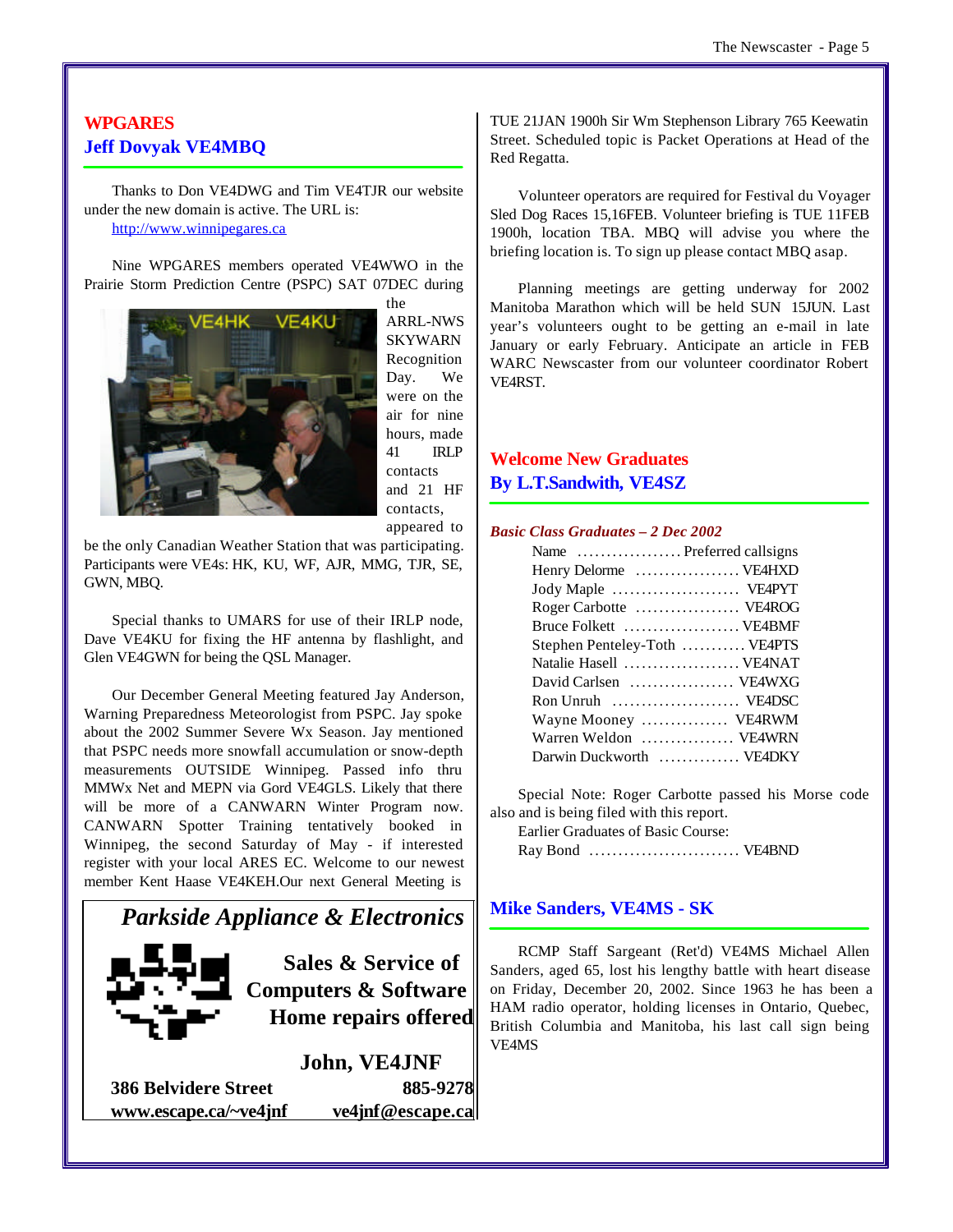## **45th Jamboree On The Air Report 1st Sun Valley Venturers and Rovers Amateur Radio Emergency Service**

Amateur radio, cold weather camping and …..snow!? Don't those words just roll off the tongue like they belong together? NOT!! When you're from South Australia, anything below 15 degrees Celsius is considered cold.

Well, that's what our Australian guest Advisor tells us anyway. John Richardson, VK5HJR, came to us last March on a "working holiday" and asked Manitoba Council to hook him up with a Venturer Company that was interested in Amateur Radio. Well that meant us, and he has been a valuable addition ever since. It was really a very cold and windy weekend. The nights got to about  $-10$  to  $-15$  and the daytime highs were only up around the zero mark. We all survived, but did plan to bring more warm clothes next year. Yes, even John made it through the weekend although I think he had everything he owned on. He did complain while he was vertical but was able to get a good nights sleep. That's OK though, I complained about the cold too, as it seemed like winter camping, even with the snow, and just standing around tends to get one cold. (Note to self: Don't have any drinks less than 3 hours before bedtime in cold weather)

You might remember us from CJ'01. We operated the Amateur Radio station VY2CJX in the X-Centre, along with members of the 49th Port Coquitlam Venturers from British Columbia, who by the way, we were able to contact this year during JOTA by both VHF-IRLP and HF. It was great talking to them again.

The Company had been making plans to have a big JOTA event this year and John came up with lots of ideas that he said were working over in Australia. John told us that down under, they routinely put 300 to 500 youth through their JOTA stations during the weekend. Well we thought that to be a rather lofty number, but vowed to give it our best shot.

This year, we were recognized by the Manitoba Emergency Measures Organization and Manitoba ARES as an official Amateur Radio Emergency Service (ARES) unit in Manitoba. We are a viable emergency communications group that will be called upon in the event of a disaster like an ice storm, tornado, flood, etc. or for any other communications emergency.

Plans were made to operate remotely like we would have to do if called upon as an ARES station. We decided to operate from Bird's Hill Park, just north of Winnipeg, and we would camp out for the weekend, killing two birds with one stone. We planned to operate on various modes, which included HF, VHF, and VHF-IRLP.

John got one of his mates in Australia to send over a box of official Australian JOTA 2002 badges and a copy of their JOTA activity book, which we revised to reflect our operation. We advertised at the Service Area Scouters meeting and at the Manitoba Council office for Scouting groups to come and join us on Saturday or Sunday and had several responses. We ended up having members of 1 Beaver Colony, 2 Cub Packs, 3 Scout Troops, 2 Venturer Companies and 2 Rover Crews visit with us. A total of about 50 visitors.

Visitors were welcomed and given a short talk on how radio works and then split into small groups to visit the various radio stations. We made lots of contacts on HF although most were from North America and also lots of contacts on VHF-IRLP. The most interesting contact on IRLP was McMurdo Station in Antarctica. The radio tent was quite crowded during this QSO and the operator there took the time to answer the many questions that his captive audience had. It was a very good geography lesson. John was able to talk to his mates in Adelaide, South Australia too. We used the IRLP repeater so much, that it shut itself off because it was overheating. We did manage to use it again later though. On HF, we contacted many North American JOTA stations and there were lots of good conversations with them and our Scouting youth. For a small fee, all of our visiting youth received an Australian JOTA 2002 badge, a JOTA activity book, a JOTA participant card, a drink and snacks. Everyone seemed to have a good time.

Back to the subject of cold weather.

I am not sure who was the originator of JOTA, but he obviously did not live in Canada, specifically, Winnipeg. If he had, and wanted to combine it with camping, he would have held it in June or July.

Anyway, we plan to be bigger and better next year. Hmmmm, maybe indoors……………

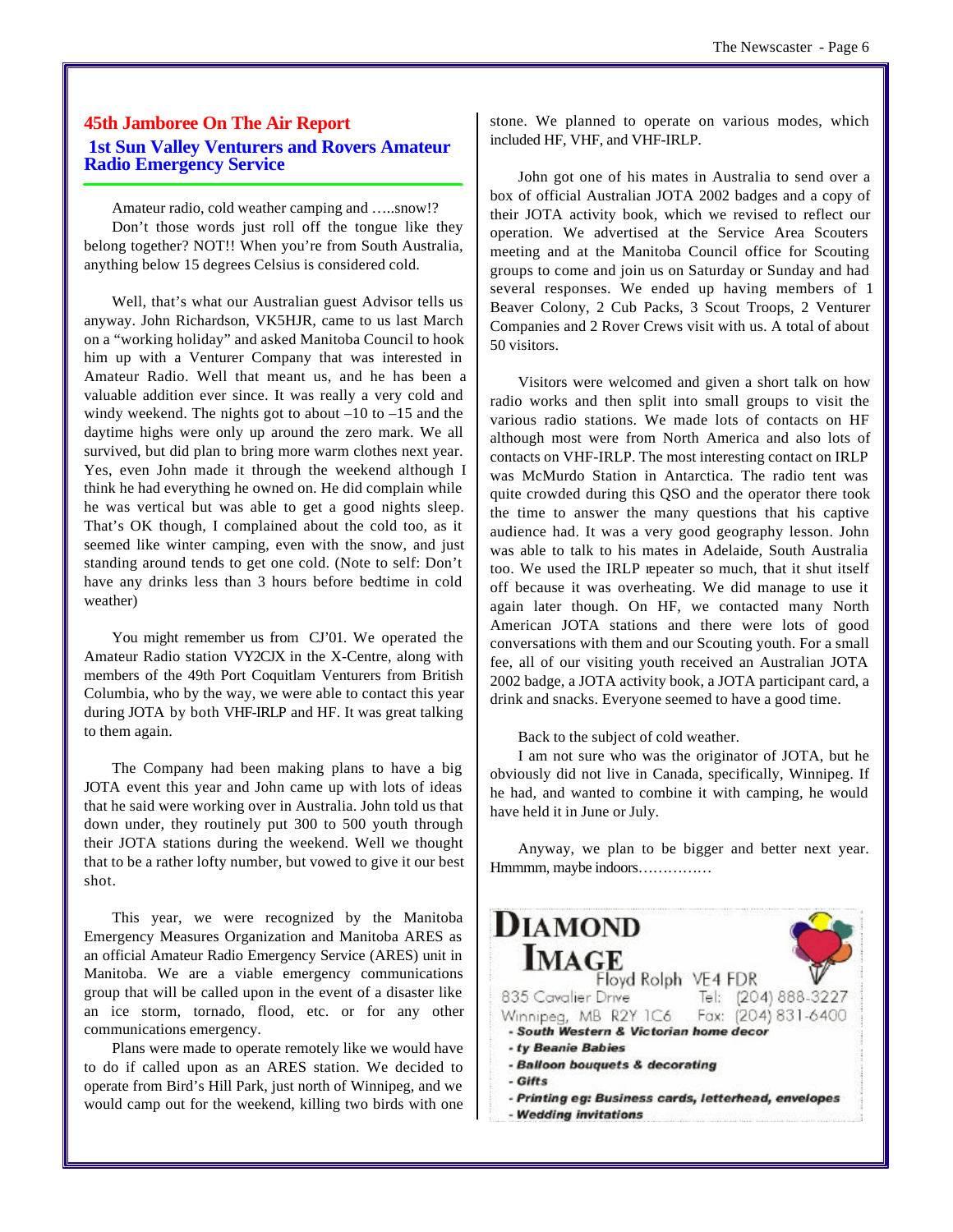## **Peter ColesVA4NNR Worked All Continents (WAC)**

## **Award Requirements**

In recognition of international two-way amateur radio communication the International Amateur Radio Union (IARU) issues Worked-All-Co ntinents



certificates to amateur radio stations of the world.

Qualification for the WAC award is based on an examination by the International Secretariat, or a member-society, of the IARU of QSL cards that the applicant has received from other amateur stations in each of the six continental areas of the world. All contacts must be made from the same country or separate territory within the same continental area of the world.

All QSL cards (no photocopies) must show the mode and/or band for any endorsement applied for.

Contacts made on 10/18/24 MHz or via satellites are void for the 5-band certificate and 6-band endorsement. All contacts for the QRP endorsement must be made on or after January 1, 1985 while running a maximum power of 5 watts output or 10 watts input.

The following information should be helpful in determining the continental area of a station located adjacent to a continental boundary. North America includes Greenland (OX) and Panama (HP). South America includes Trinidad & Tobago (9Y), Aruba (P4), Curacao & Bonaire (PJ2-4) and Easter Island (CE0). Oceania includes Minami Torishima (JD1), Philippines (DU), Eastern Malaysia (9M6-8) and Indonesia (YB). Asia includes Ogasawara Islands (JD1), Maldives (8Q), Socotra Island (7O), Abu Ail Island (J2/A), Cyprus (5B, ZC4), Eastern Turkey (TA2-8) and Georgia (4L). Europe includes the fourth and sixth call areas of Russia (R1-6), Istanbul (TA1), all Italian islands (I) and Azores (CU). Africa includes Ceuta & Melilla (EA9), Madeira (CT3), Gan Island (8Q), French Austral Territory (FT) and Heard Island (VK0).

Application forms should be directed to the address below. After verification, the cards will be returned and the award sent soon afterward.

There is a \$5.00 fee for Canadian stations. Sufficient return postage for the cards, in the form of a self-addressed stamped envelope or IRCs, is required. Canadian Amateurs must have current RAC membership. Dave Reid, VE6BIR 1918 - 12 Street S.W. Calgary, AB

T2T 3N2

Click here for a WAC AWARD APPLICATION FORM

## **RAC Bulletins**

**www.rac.ca/~racnews/othernotices/racbullemail.htm**

## *02-091E Canadian Callsign Database*

It has become apparent, through examination of records maintained by Industry Canada and by Radio Amateurs of Canada, that the Canadian callsign database is becoming corrupted by inaccurate information. One of the prime reasons for this is the failure of some Radio Amateurs to advise IC of address changes.

Amateurs are reminded of Section 14 of Radicommunication Information Circular 2 (RIC-2), which states: "The holder of an Amateur Radio Operator Certificate shall notify the Department within thirty (30) days with respect to a change of mailing address."

Please note that this refers to a MAILING address and that it is not an option but a requirement.



 **1456 Logan Avenue Winnipeg, MB, Canada R3E 1S1 Phone (204) 774-9313 Fax (204) 772 3550** *comtelco@cyberspc.mb.ca Canada Wide Mail Orders*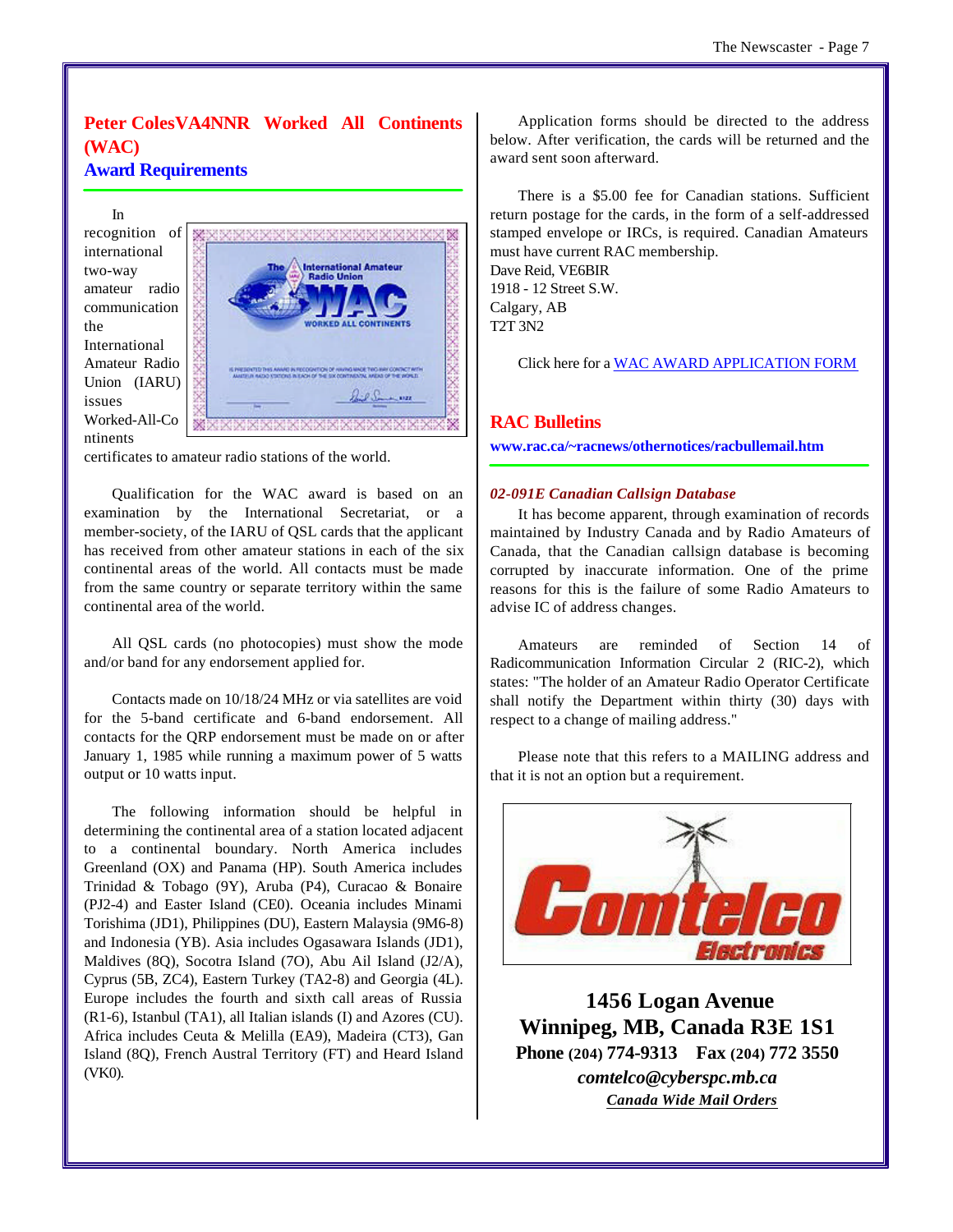## **News from the Net**

## *WRC-03 CONFERENCE PREPARATORY MEETING EXPANDS 40-METER OPTIONS*

Paul Simon sang of 50 ways to leave your lover, but participants at the just-ended Conference Preparatory Meeting (CPM) for World Radiocommunication Conference 2003 heard just five ways to fix 40 meters, plus a sixth that would just leave things as they are.

"The five options for change all represent improvements in the amateur band, although two fall short of fulfilling the 300-kHz worldwide requirement," said ARRL Chief Executive Officer David Sumner, K1ZZ. He attended the Geneva gathering in his role as International Amateur Radio Union (IARU) secretary. "All six options maintain the existing 300-kHz exclusive amateur allocation in Region 2."

T

he objective of the CPM was to complete work on a 700-plus page extensive technical CPM Report, which outlines methods to address the more than three dozen items that are on the WRC-03 agenda. As for amateur issues, Sumner says 7-MHz realignment or harmonization "is one of the most difficult issues facing WRC-03." As he explains the situation, three major interests -- amateurs, shortwave broadcasters, and users, mainly military, of the fixed and mobile services -- have a stake in the outcome.

The IARU is on record as supporting a 300-kHz worldwide amateur allocation in the vicinity of 7 MHz. Sumner said achieving this would require the fixed and mobile services to make room for broadcasters and for the broadcasters to change their operating frequencies. The five methods for change the CPM Report describes include a variety of transition schedules to ease the impact on these other services.

- $\leftrightarrow$  \* Method A would shift Region 1 and 3 broadcasters up by 200 kHz to 7300-7550 kHz in two stages and would provide the same band for broadcasting in Region 2.
- $\leftrightarrow$  Method B is similar but would have amateurs in Regions 1 and 3 sharing the upper 100 kHz of their newly expanded band with fixed and mobile.
- $\leftrightarrow$  \* Method C would provide just 200 kHz for amateurs in Regions 1 and 3. Amateurs in Region 2 would continue to contend with broadcasting interference from Regions 1 and 3 in the 7200-7300 kHz segment.
- U \* Method D, proposed by Canada at the CPM, would provide 300 kHz worldwide for amateurs by shifting broadcasters in Regions 1 and 3 up by 200 kHz but would not expand the Region 2 broadcasting allocation. This plan would minimize the impact on fixed and mobile services in Region 2.
- $\leftrightarrow$  \* Method E, proposed by the Republic of Korea at the CPM, would provide amateurs in Regions 1 and 3 with an additional 100 kHz shared with fixed and mobile (7100-7200 kHz). As with Method C, however, Region 2 amateurs would continue to face broadcasting interference from Regions 1 and 3 in the 7200-7300 kHz segment.
- $\leftrightarrow$  \* Method F, proposed by Australia at the CPM, would simply maintain the status quo. This plan reflects concerns about the impact of realignment on military and national security communications capabilities.

"There is no guarantee that proposals will be limited to the six methods described in the CPM Report," Sumner said.

Amateur Radio was well represented at the CPM. Chairing the CPM was Eberhard George, DL7IH, of Germany. A three-member IARU team was headed by President Larry Price, W4RA, and included Sumner and Wojciech Nietyksza, SP5FM. ARRL Technical Relations Manager Paul Rinaldo, W4RI, served as a member of the US delegation. He also was named to chair the ad hoc group that dealt with the substance of the 7-MHz text. Several other amateurs were on their national delegations, some of them specifically to represent Amateur Radio and others in professional capacities. IARU Vice President David Wardlaw, VK3ADW, was on the Australian delegation. Sponsored by the International Telecommunication Union (ITU), the CPM drew more than 1000 participants to Geneva during the last two weeks of November. Over the next three months, regional telecommunications organizations and groups (CEPT, CITEL, and Asia-Pacific Telecommunity, the African Telecommunications Union, and Iran and the Arab States) as well as individual administrations will be developing their proposals for WRC-03, which takes place in Geneva next summer. *--ARRL*

## *FIRST AMATEUR TRANSATLANTIC HF DIGITAL VOICE QSO REPORTED*

Radio communication pioneers Ten-Tec and Thales have announced that they've used an Amateur Radio linkup to span the Atlantic on HF digital voice for the first time. Ten-Tec's Doug Smith, KF6DX, and Thales' Didier Chulot, F5MJN, successfully transmitted and received HF digital speech signals November 22 between Paris, France, and Ten-Tec's Sevierville, Tennessee, headquarters.

We view this as a significant accomplishment," said Smith. "Amateur Radio has long been at the forefront of technological development. It's nice to be able to show that our legacy is alive and well." Tests are being conducted under the auspices of ARRL's Digital Voice Working Group,

"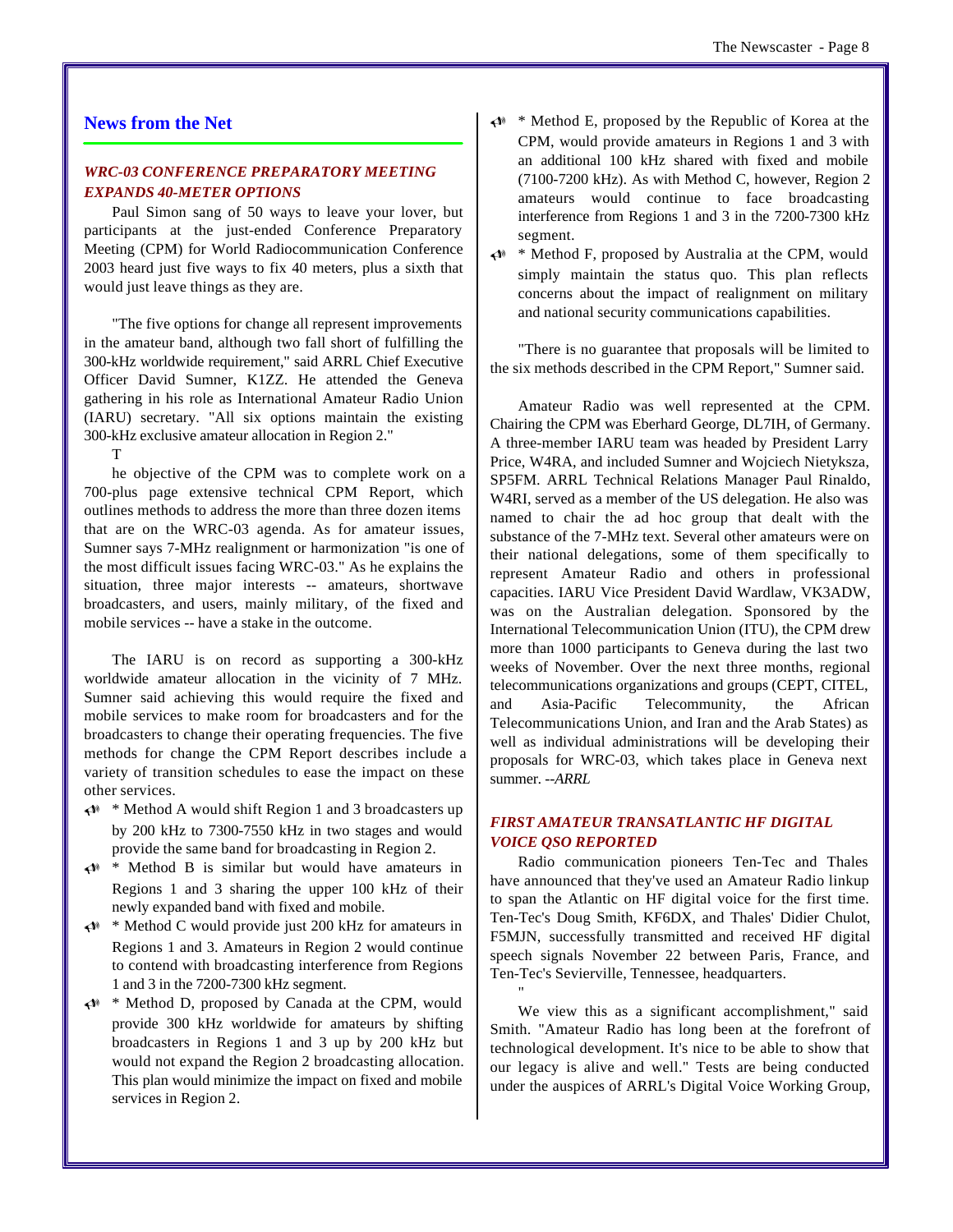which Smith chairs. A written report on the tests is due in January.

Calling it "a major breakthrough," a Ten-Tec news release said the two amateur stations "demonstrated the advantages of digital audio during the conversation, including noise-free, FM-like reception and the potential for simultaneous voice and data." The feat was accomplished on 15 meters using Ten-Tec transceivers and Thales Communications Skywave 2000 digital audio software. Operating as F8KGG, Chulot spoke with Smith for several minutes over the HF digital link, operating within a 3-kHz bandwidth.

Smith said he and F5MJN used unmodified Ten-Tec transceivers in upper-sideband mode, although AM or FM mode also would work. No additional hardware was required beyond the cables connecting the transceiver and the microphone to the PC sound card. Smith said audio quality was roughly the same as a conventional telephone circuit. An Amateur Radio version of the Thales system is expected to appear on the market early next year. "At this stage, the system is experimental-only for ham radio, but it looks like it's going to take off," Smith predicted.

In terms of Amateur Radio, Alinco was the first manufacturer to come out with a digital voice option for some of its transceivers. ICOM debuted its D-Star digital "concept radio" system last May at the Dayton Hamvention--where Smith chaired the Digital Voice Forum--and demonstrated it at the ARRL-TAPR Digital Communications Conference in September. The unit, which operates on 1.2 GHz, was scheduled to hit the ham radio market this fall.

Technical details of the Thales system will appear in an article "International Digital Audio Broadcasting Standards: Voice Coding and Amateur Radio Applications" in the January/February issue of QEX, which he edits. The article is available on the ARRL Web site

 [<http://www.arrl.org/tis/info/pdf/x0301049.pdf>.](http://www.arrl.org/tis/info/pdf/x0301049.pdf) 

He also has authored two articles on digital voice in QST: "Digital Voice: The Next New Mode?"

[<http://www.arrl.org/tis/info/pdf/0201028.pdf>](http://www.arrl.org/tis/info/pdf/0201028.pdf) in the January 2002 issue, and "Digital Voice:

An Update and Forecast"

[<http://www.arrl.org/tis/info/pdf/0202038.pdf>](http://www.arrl.org/tis/info/pdf/0202038.pdf) in the February 2002 issue. Additional images and background are available on the TAPR Web site  $\frac{\text{http://www.tapr.org>}}{$ . Look for the Digital Voice Forum page and the presentation by Cédric Demeure.--Ten-Tec news release; Doug Smith, KF6DX *--ARRL*

### *NEW ZEALAND - ZS - ON THE AIR*

 New Zealand is one of very few countries in the world where licensed amateurs visiting from overseas can immediately operate without the hassle of getting a licence and without paying a licence fee. Yes a visiting amateur can walk down the gangplank from the arrival aircraft into the terminal building and start operating on 144 MHz and above with the callsign ZL/(homecall)! *-- NZART*

#### *KENYA*

 The Amateur Radio Society of Kenya has been advised by the Legal Officer of CCK , the Kenyan licensing authority, that the US/Kenya Reciprocal Agreement is now in force and that US citizens with FCC licenses may apply for and be granted licenses. It has taken the IARU Society close upon ten years to achieve this. The ARSK site at <http://www.qsl.net/arsk> gives all relevant details and the application form can be downloaded from the CCK website at <http://www.cck.go.k> -- *WIA-Queensland*

#### *RUSSIA - UA - HIGH FLYING*

November 28, the Russian Space Agency launched the Algerian AlSat-1 satellite along with a new Russian bird known as Mozhayets-- a navigational and scientific satellite. One of its experimental payloads is an Amateur Radio telemetry beacon that has been christened RS-20. M RS-20 is transmitting CW telemetry on 145.818 and 435.319 MHz. (arrl letter) -- *WIA*

#### *Proposed global emergency service band*

The International Telecommunications Union (ITU) is seeking to identify globally or regionally harmonized frequency bands to meet the future needs of emergency services.

In Australia the ACA has identified 420-430 MHz as the most suitable band to accommodate the need of public protection and disaster relief organization, such as the police, fire, ambulance and State Emergency Services (SES).

As we know that band has already been allocated to police and emergency services in Perth, Western Australia.

In an information bulletin, the ACA says it strongly supports the ITU initiative for harmonized bands which will be considered at the World Radiocommunications Conference in June 2003.

The ACA says a number of Australian state governments are planning to replace their current generation mobile networks. Preparations are also underway for the communication requirements for the Commonwealth Games to be held in Melbourne in 2006.

The ACA stresses that no decisions on the need for, or the timing for use of the 420-430 MHz band have yet been made.